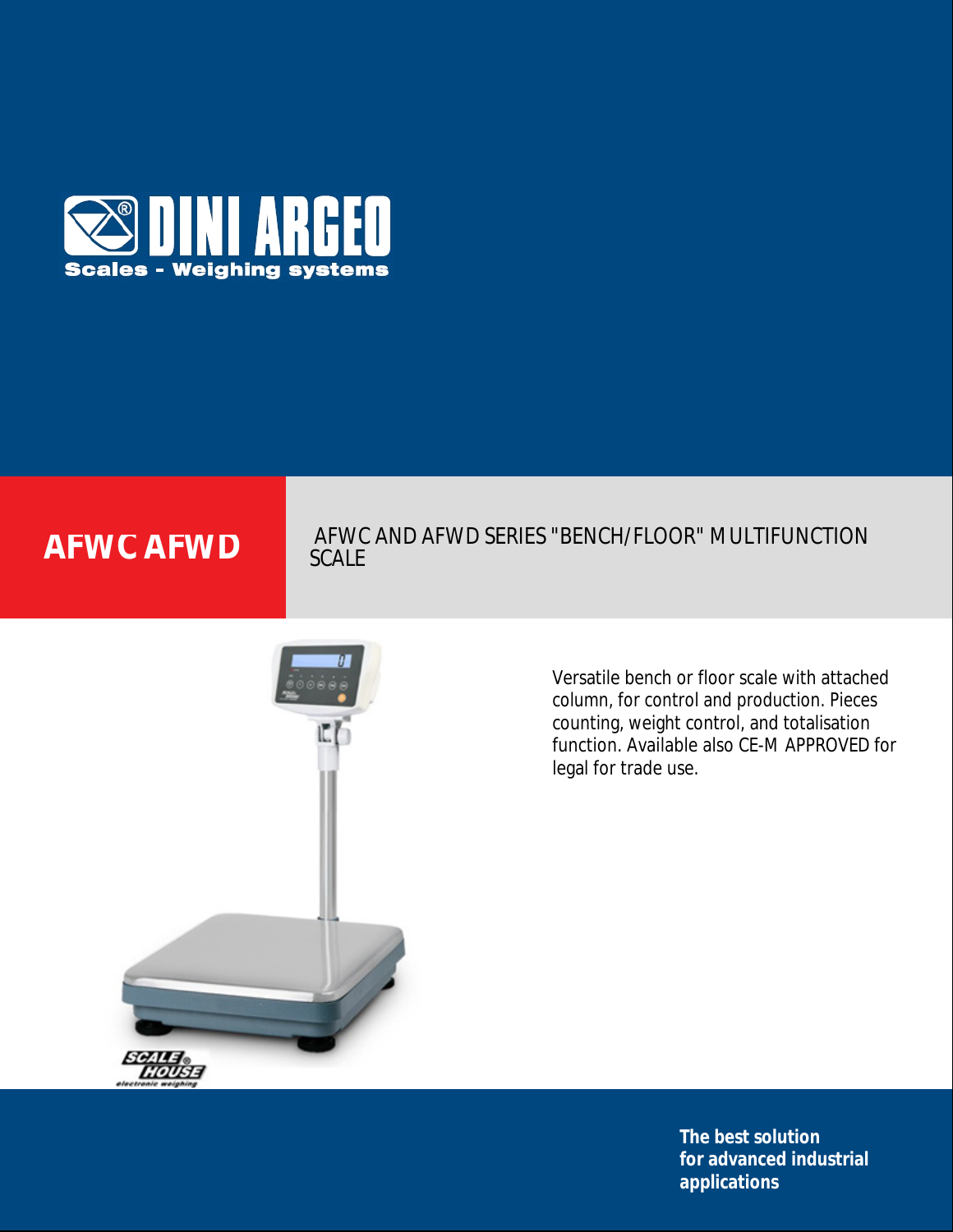### **TECHNICAL FEATURES**

- Backlit LCD display with 6 digits 24mm high, easily visible from all angles with adjustable inclination.
- Membrane waterproof keypad with 7 keys anc acoustic feedback.
- ABS case and indicator support column.
- Stainless steel plate, size: see table.
- Built-in rechargeable battery (about 70h battery life) and 230Vac power adapter.
- Overall height from ground with indicator and column:
	- C model 860mm;
	- D model 920mm.
- Packaging:
	- C model: 780 x 500 x 220 mm size approximate weight of 15,5kg;
	- D model: 970 x 600 x 230 mm size approximate weight of 17kg.
- Master Pack:
	- C model: 2 x (780 x 500 x 220)mm size 2 x approximate weight of 15,5kg;
	- D model: 2 x (970 x 600 x 230)mm size 2 x approximate weight of 17kg.
- Upon request:
	- ACCREDIA calibration with issuing of relative certificate;
	- 3000e CE-M approval.

#### **FUNCTIONS**

- counting;
- weight check, with 2 thresholds and acoustic alarm;
- weight totalisation, in loading or in unloading;
- $\bullet$  unit conversion: kg, g, lb, oz;
- weighing filter selection;
- setting range of auto-zero at the switch-on;
- zeroing;
- zero tracking;
- semi-automatic tare;
- digital calibration;
- backlight command;
- low battery warning.

## **COUNTING FEATURES**

• Internal sensitivity, minimum recommended APW, and minimum sampling weight:

| Model                  | AFWC30 |     | AFWC60   AFWC150<br>AFWD60 AFWD150 | AFWD300 |
|------------------------|--------|-----|------------------------------------|---------|
| Internal sensitivity g | 0,1    | 0,2 | 0.5                                |         |
| Min. recommended APW g | 0.5    |     |                                    |         |
| Min. sampling weight g | 200    | 400 | 1000                               | 2000    |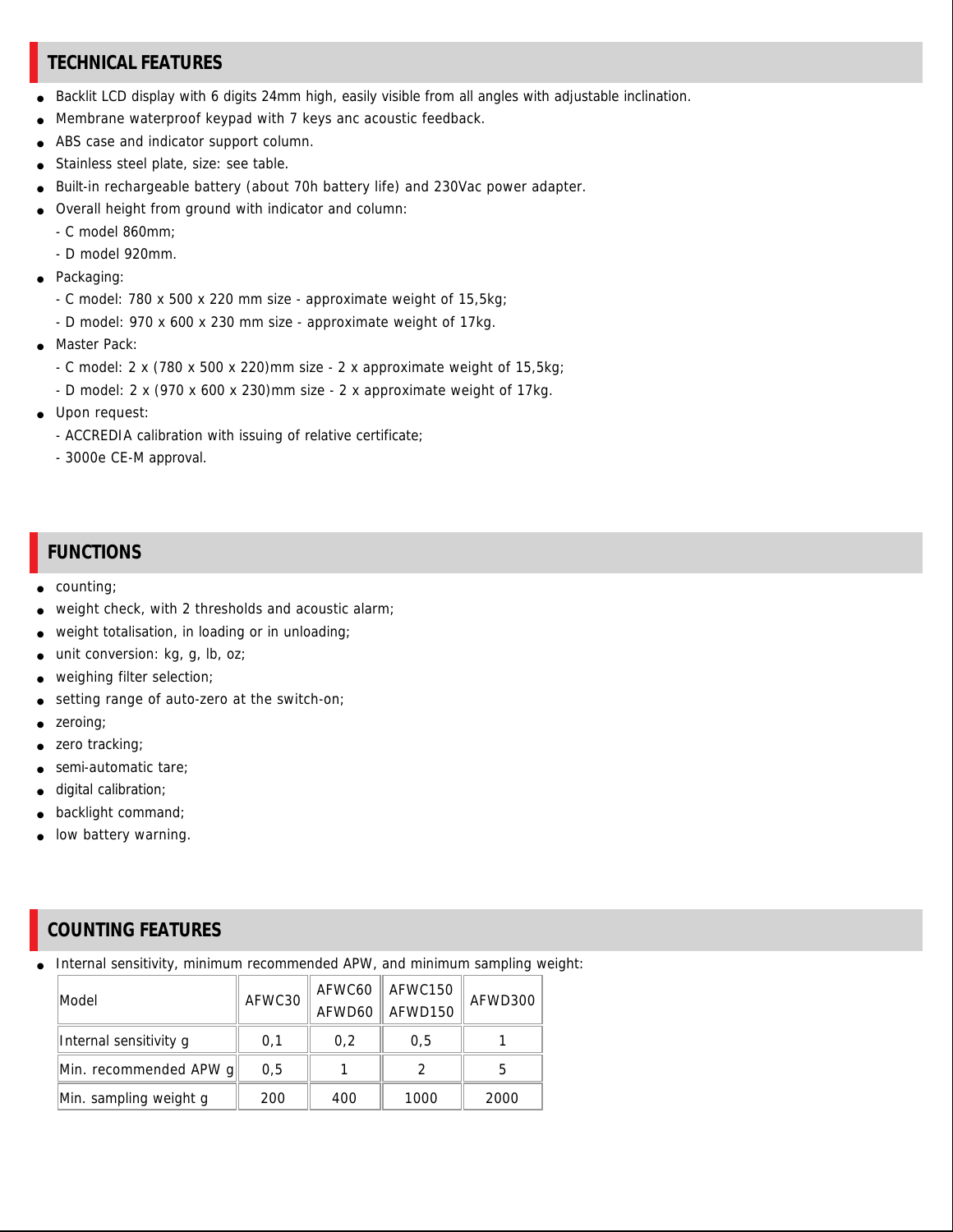# **VERSIONS**

| Bench floor scale: Available versions (for legal for trade use the CE-M approval is compulsory) |         |      |     |          |            |  |  |  |
|-------------------------------------------------------------------------------------------------|---------|------|-----|----------|------------|--|--|--|
|                                                                                                 | Plate   | Max  | d   | $CE-M*$  | Masterpack |  |  |  |
| Code                                                                                            | (mm)    | (kg) | (g) | 3000e(g) | 2 pcs      |  |  |  |
| AFWC30                                                                                          | 350x450 | 30   | 10  | 10       | AFWC30C    |  |  |  |
| AFWC60                                                                                          | 350x450 | 60   | 20  | 20       | AFWC60C    |  |  |  |
| AFWC150                                                                                         | 350x450 | 150  | 50  | 50       | AFWC150C   |  |  |  |
| AFWD60                                                                                          | 420x520 | 60   | 20  | 20       | AFWD60C    |  |  |  |
| AFWD150                                                                                         | 420x520 | 150  | 50  | 50       | AFWD150C   |  |  |  |
| AFWD300                                                                                         | 420x520 | 300  | 100 | 100      | AFWD300C   |  |  |  |
|                                                                                                 |         |      |     |          |            |  |  |  |

 **(\*) CE-M divisions are obtainable only with the relative options.**